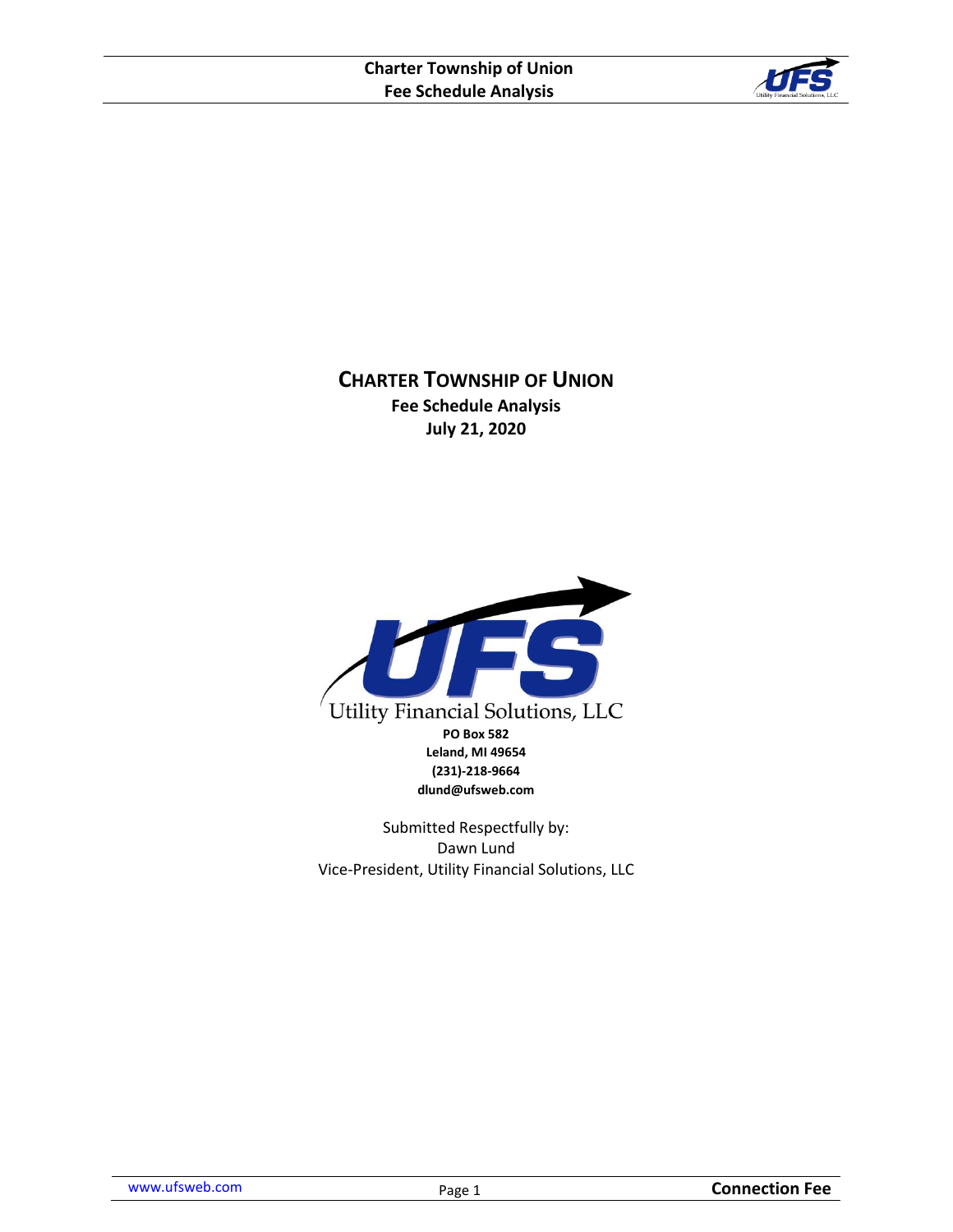

# **INTRODUCTION**

This report summarizes the analysis completed by Utility Financial Solutions (UFS) to determine the cost of providing specific services to customers of Charter Township of Union. The following steps were followed to complete the analysis:

### **Steps to Complete Analysis**

- 1. Calculated current fees using standard costing methods
- 2. Applied administration and overhead rates
- 3. Recommended changes to existing fee schedule

# **Overhead and Benefit Charges**

The analysis required overhead rates be applied to the operational costs calculated in the study. The table below is the overhead and benefits rates applied in the analysis.

# **Table One – Overhead and Benefits Applied in Analysis**

| <b>Assumptions</b>              |       |  |  |
|---------------------------------|-------|--|--|
|                                 |       |  |  |
| <b>MARGIN</b>                   | 7.0%  |  |  |
| Overhead                        | 10.0% |  |  |
| Overtime rate multiplier (1.5x) | 50.0% |  |  |
| Call-out mimimum time (Hours)   | 2.00  |  |  |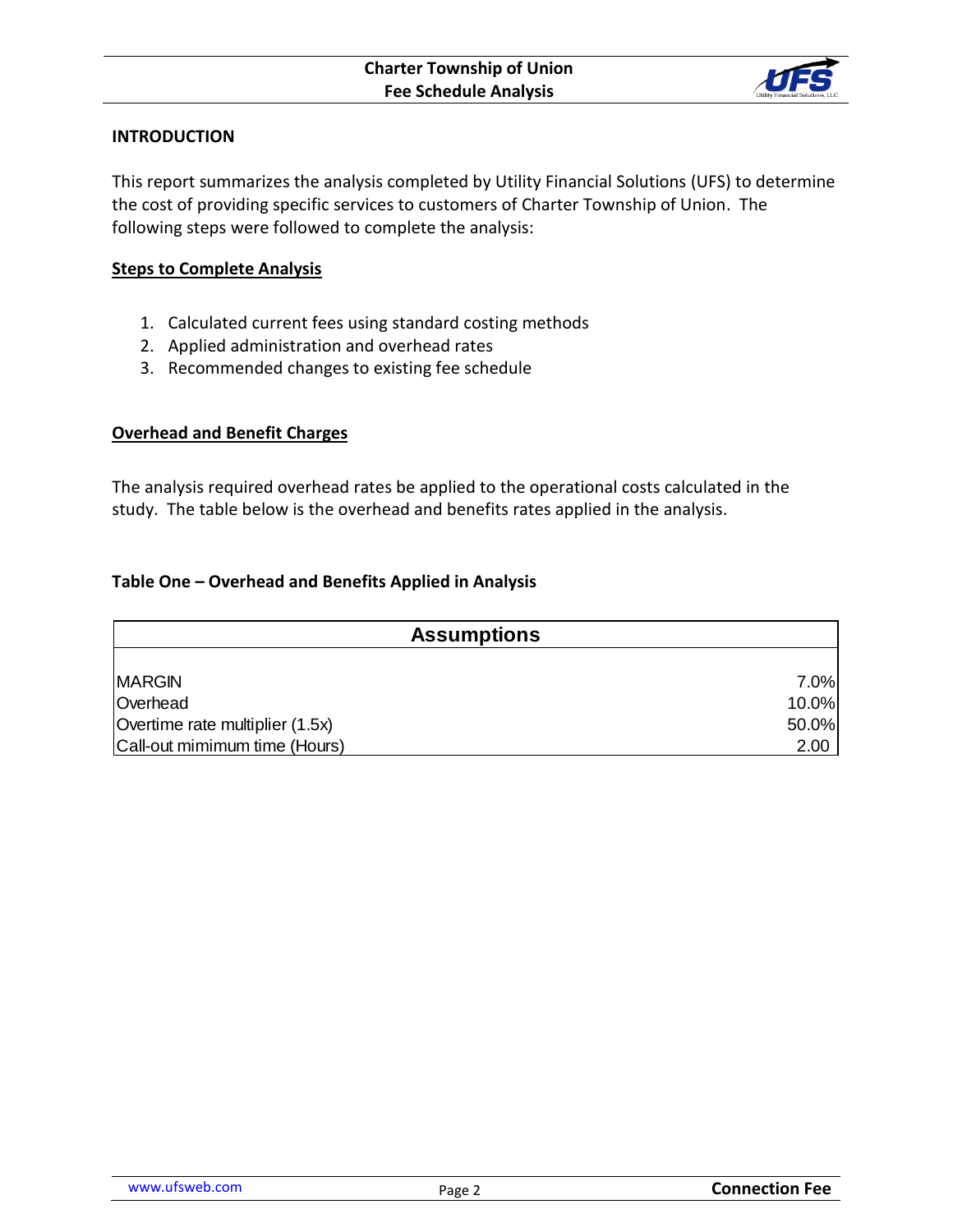

# **Table Two - Results Summarized**

|                            |                                        |                                        | <b>Three Year Phase-in</b> |                 |  |                   |  |                |
|----------------------------|----------------------------------------|----------------------------------------|----------------------------|-----------------|--|-------------------|--|----------------|
| <b>Service Provided</b>    | <b>COS</b>                             | <b>Current Fee</b>                     |                            | Year 1          |  | Year <sub>2</sub> |  | Year 3         |
| Water Bulk Rate            | \$5.00 per 1,000 Gal;<br>\$500 Deposit | \$5.00 per 1,000 Gal;<br>\$500 Deposit |                            |                 |  |                   |  |                |
| Water Hook Up 5/8" meter   | \$<br>1,648.77                         | \$1,325 (1" Service)                   | \$                         | $1,435.00$ \$   |  | $1,545.00$ \$     |  | 1,650.00       |
| <b>Inspection Fees</b>     | \$<br>117.25                           | \$60 Per hour                          |                            | \$78 per hour   |  | \$98 per hour     |  | \$117 per hour |
| Turn On/Off                | \$<br>91.03                            | \$20                                   | \$                         | $45.00 \div$ \$ |  | 68.00 : \$        |  | 91.00          |
| Turn On/Off After hours    | \$<br>194.97                           | \$50                                   | \$                         | 98.00 \$        |  | $146.00$ \$       |  | 195.00         |
| Turn On/Off Non-Payment    | \$<br>165.48                           | \$30                                   | \$                         | 75.00 \$        |  | $120.00 \quad $$  |  | 165.00         |
| <b>Final Read</b>          | \$<br>78.52                            | \$15                                   | \$                         | $36.00 - $$     |  | $57.00 :$ \$      |  | 78.00          |
| Fire Flow Test             | \$<br>290.56                           | \$150                                  | \$                         | $190.00$ \$     |  | $240.00$ \$       |  | 290.00         |
| OPTIONAL: RETURN Check fee | \$<br>98.71                            | \$0                                    | \$                         | 33.00 \$        |  | 66.00 \$          |  | 99.00          |
|                            |                                        |                                        |                            |                 |  |                   |  |                |

# **Recommendations**

UFS recommends adoption of the proposed fees over a three-year phase-in to reflect the cost of rendering services. The fees used are for specific services rendered and will not affect all users of the system on a regular basis, only when these specific services are requested/required.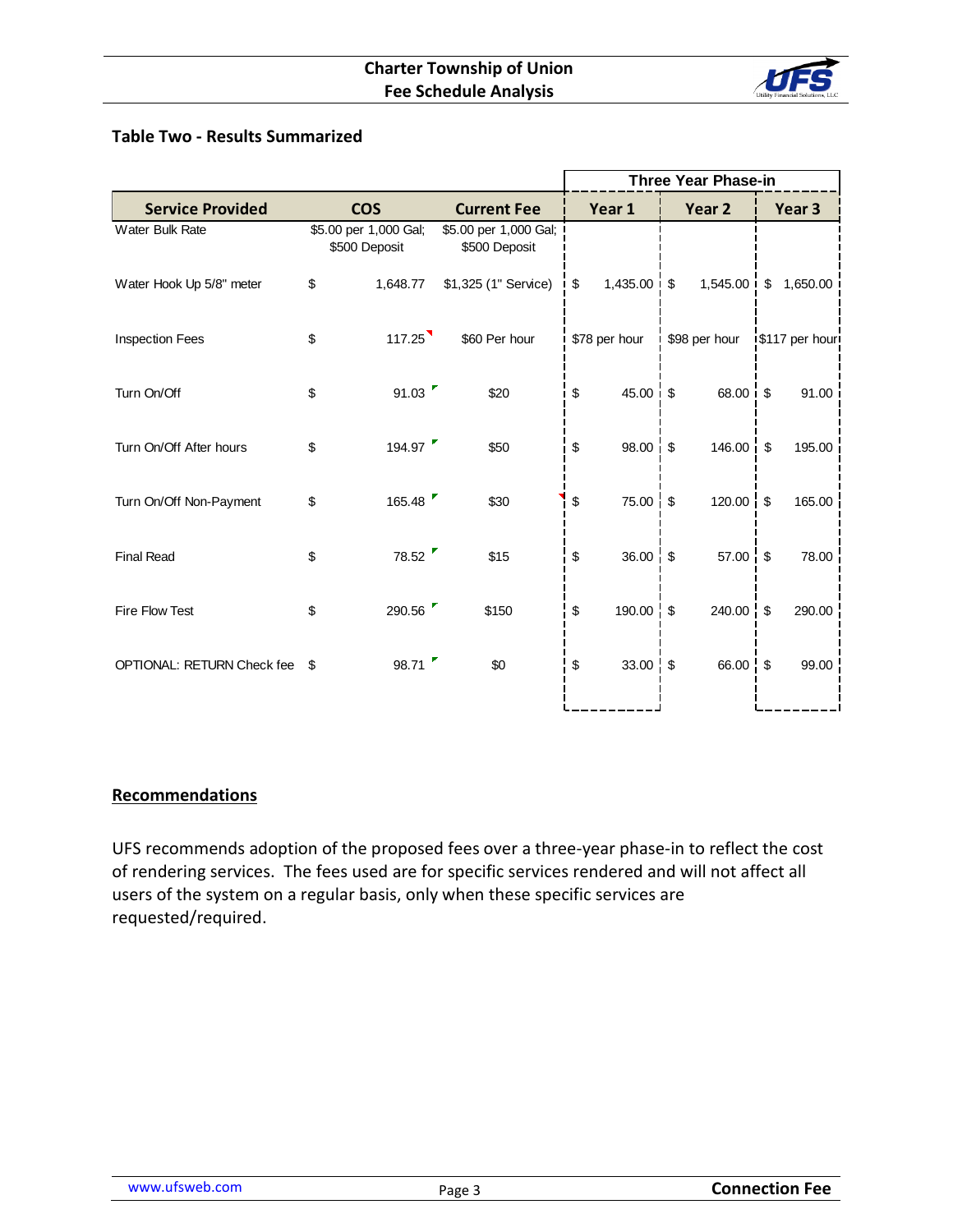# **Charter Township of Union Fee Schedule Analysis**



#### **DETAILED CALCULATIONS**

| A                       | <b>Water Bulk Rate</b><br>Personnel needed<br>Pay<br>Average length of time<br><b>Total Labor</b><br>Total labor and benefits<br>Cost of materials<br>Vehicle cost per trip<br>Overhead<br>Margin<br>Total Fee per application                                                                                                | \$<br>1.00<br>37.53<br>2.00<br>75.05<br>114.04<br>18.78<br>13.28<br>10.23<br>156.33                        |
|-------------------------|-------------------------------------------------------------------------------------------------------------------------------------------------------------------------------------------------------------------------------------------------------------------------------------------------------------------------------|------------------------------------------------------------------------------------------------------------|
| <u>B</u>                | Water Hook Up 5/8" meter<br>Personnel needed<br>Pay (/hr)<br>Over-time pay (additional \$/hr)<br>Average length of time<br>Vehicle length of time<br><b>Total Labor</b><br><b>Total Overtime</b><br>Total labor and benefits<br>Cost of materials<br>Vehicle cost per trip<br>Overhead<br>Margin<br>Total Fee per application | \$<br>4.00<br>35.53<br>4.00<br>4.00<br>568.41<br>870.64<br>454.63<br>75.56<br>140.08<br>107.86<br>1,648.77 |
| $\overline{c}$          | <b>Inspection Fees</b><br>Personnel needed<br>Pay<br>Average length of time<br><b>Total labor</b><br>Total labor and benefits<br>Cost of materials<br>Vehicle cost per trip<br>Overhead<br>Margin<br>Total Fee per application                                                                                                | \$<br>1.00<br>37.53<br>1.50<br>56.29<br>85.53<br>14.09<br>9.96<br>7.67<br>117.25                           |
| $\overline{\mathbf{D}}$ | Turn On/Off<br>Personnel needed<br>Pay<br>Average length of time<br><b>Total labor</b><br>Total labor and benefits<br>Cost of materials<br>Vehicle cost per trip<br>Overhead<br>Margin<br>Total Fee per application                                                                                                           | \$<br>1.00<br>25.39<br>1.50<br>38.09<br>63.25<br>14.09<br>7.73<br>5.96<br>91.03                            |